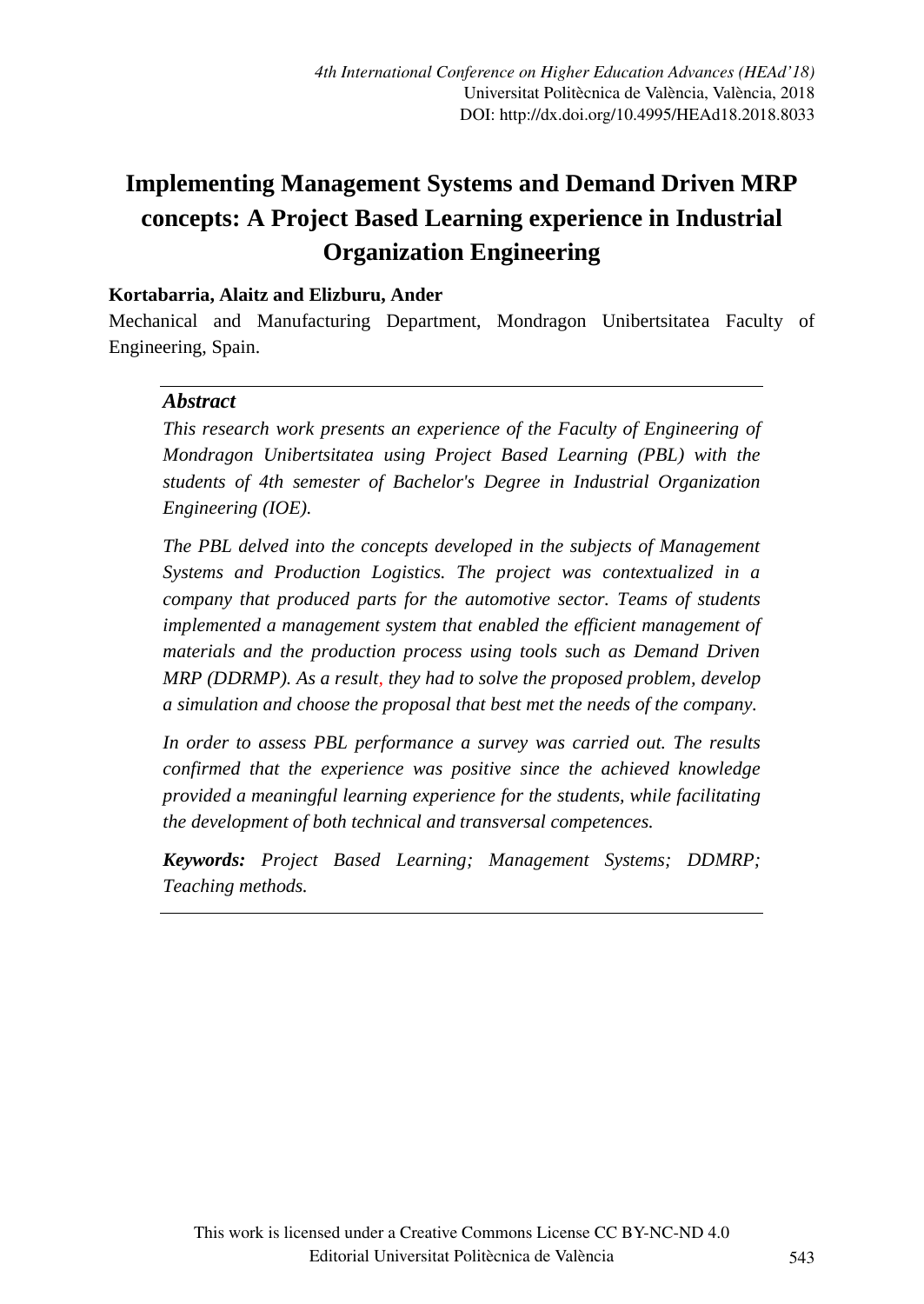### **1. Introduction**

The current paradigm that surrounds us is increasingly dynamic and volatile, requiring the ability to predict future trends and adapt to them. Globalization in the information and knowledge society, has led us to acquire new skills, new ways of seeing the world, the use of new tools and languages, etc. Great efforts are therefore needed to adapt and deal with this complex and volatile environment (Castells, 1996).

In view of this situation, nobody disputes the need to support students in the acquisition of new competences for their proper insertion into the world of work, as the working environment has new requirements as well (EUROPEIA, 2014). The efficient performance of any profession needs the ability to solve increasingly complex tasks and the linkage of education with the professional career is therefore becoming more and more necessary (Gallo-Martinez et al., 2015).

In this regard, education requires new teaching-learning models that fulfil the demand of this new paradigm. Therefore, educational institutions should take into account the following three aspects to facilitate the transition to new models: First, it should be assumed that the formal environment will not always be the main source of knowledge. Secondly, in the era of mass data, new competences such as searching, evaluating, organizing, selecting are needed to make effective use of information. Finally, it should be considered that learning is a continuous process that develops throughout life and extends beyond the period of formal education (Pozo, 2006).

It is important to note that in the learning process, students are the real protagonists and that not only learning to learn is important, but learning to do, learning to be and learning to live together is also essential (Century et al., 1996).

The present work therefore, describes and analyzes how the Faculty of Engineering of Mondragon Unibertsitatea (MGEP), with the teaching-learning model based on projects, trains the students of the Bachelor´s Degree of Industrial Organization Engineering (IOE) so that they can satisfy the future demands of this new paradigm.

# **2. Project Based Learning**

According to Laffey et al. (1998), Project Base Learning (PBL) is a modification of what was initially conceived as a methodology that drove students to generate knowledge and address issues in a previously raised context. PBL also presents an ideal opportunity to create simulated situations which can arise in the real world, enabling students to propose a collaborative solution (Thomas et al., 2005).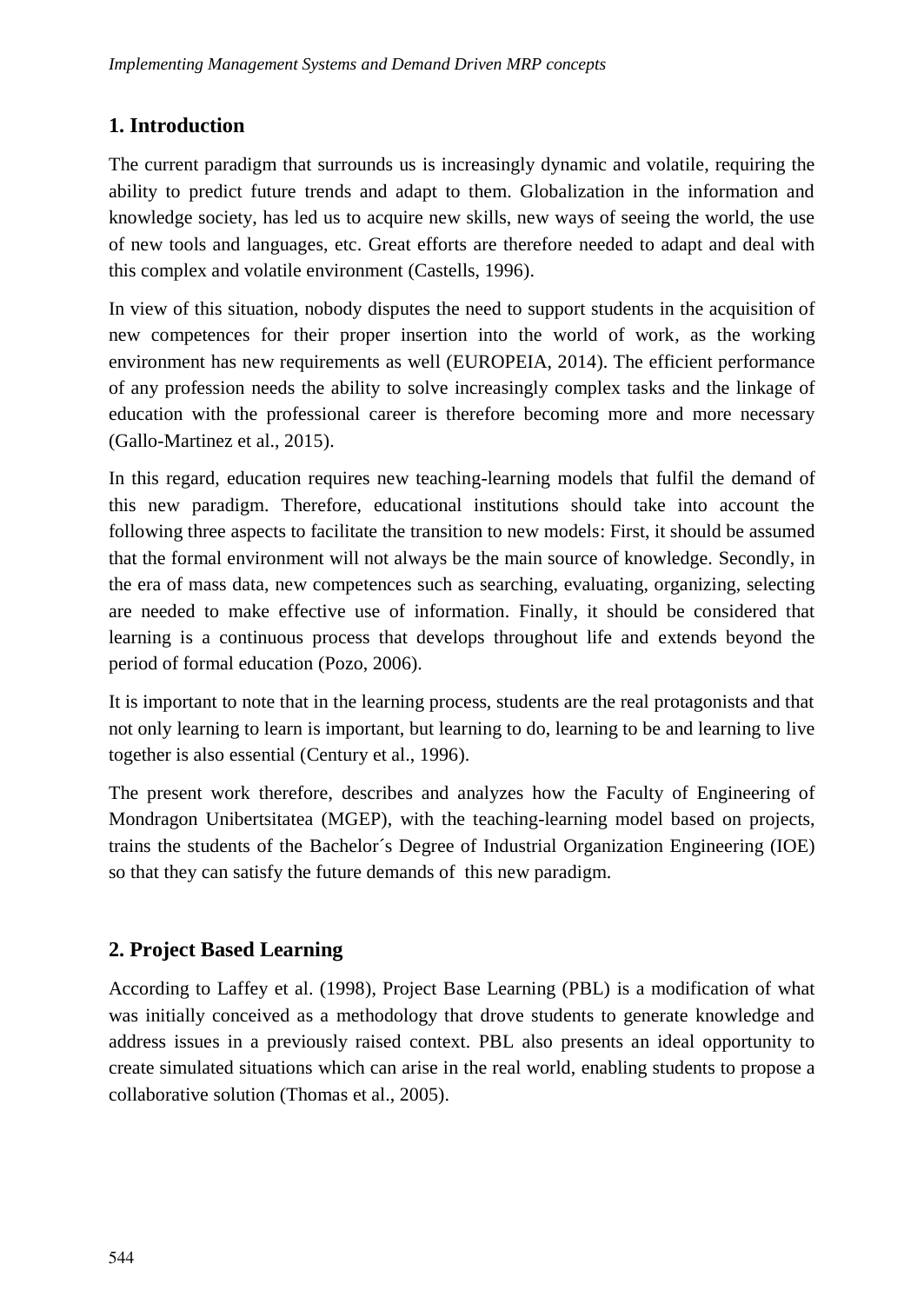Moreover, PBL stimulates motivation of the students since they have meaningful goal to aim for (Green, 1998). This type of teaching encourages students to take on a dynamic role that leads to a deep understanding of the concepts worked on. This goal is hard to achieve with classic teaching models like information transmitted from a teacher, a computer or a book, which results in a rather superficial learning (Krajcik et al., 2006).

According to Arana-Arexolaleiba et al. (2017), PBL allows students to develop both technical and transversal competences. The technical competences are related to the technical section of the project and directly related to the worked subjects. The transversal competences enable working concepts such as thinking oriented to problem solving, decision making, effective communication, teamwork, global vision, leadership and learning to learn.

#### **3. PBL in the Faculty of Engineering of Mondragon Unibertsitatea**

The primary goal of MGEP is to prepare profiles with a markedly professional character in an industrial environment. In order to achieve this goal, in 2002 MGEP opted for the PBL methodology and nowadays it is implemented in all Bachelor and Master Degrees.

In the PBL model implemented in MGEP, each semester two tactics are merged: at the beginning of each semester teachers have an active role and teach essential knowledge in different topics. In the second part of the semester, the roles are reversed. Students take the active role and develop a project, putting into practice and investigating in greater depth the subjects worked on in the semester.

Depending on the semester the weight of the project will account for between 20% and 50% of the European Credit Transfer System (ECTS) of whole semester (Figure 1) (Arana-Arexolaleiba et al., 2017).



*Figure 1*: *MGEP curriculum structure. Source: Arana-Arexolaleiba et al. (2017).*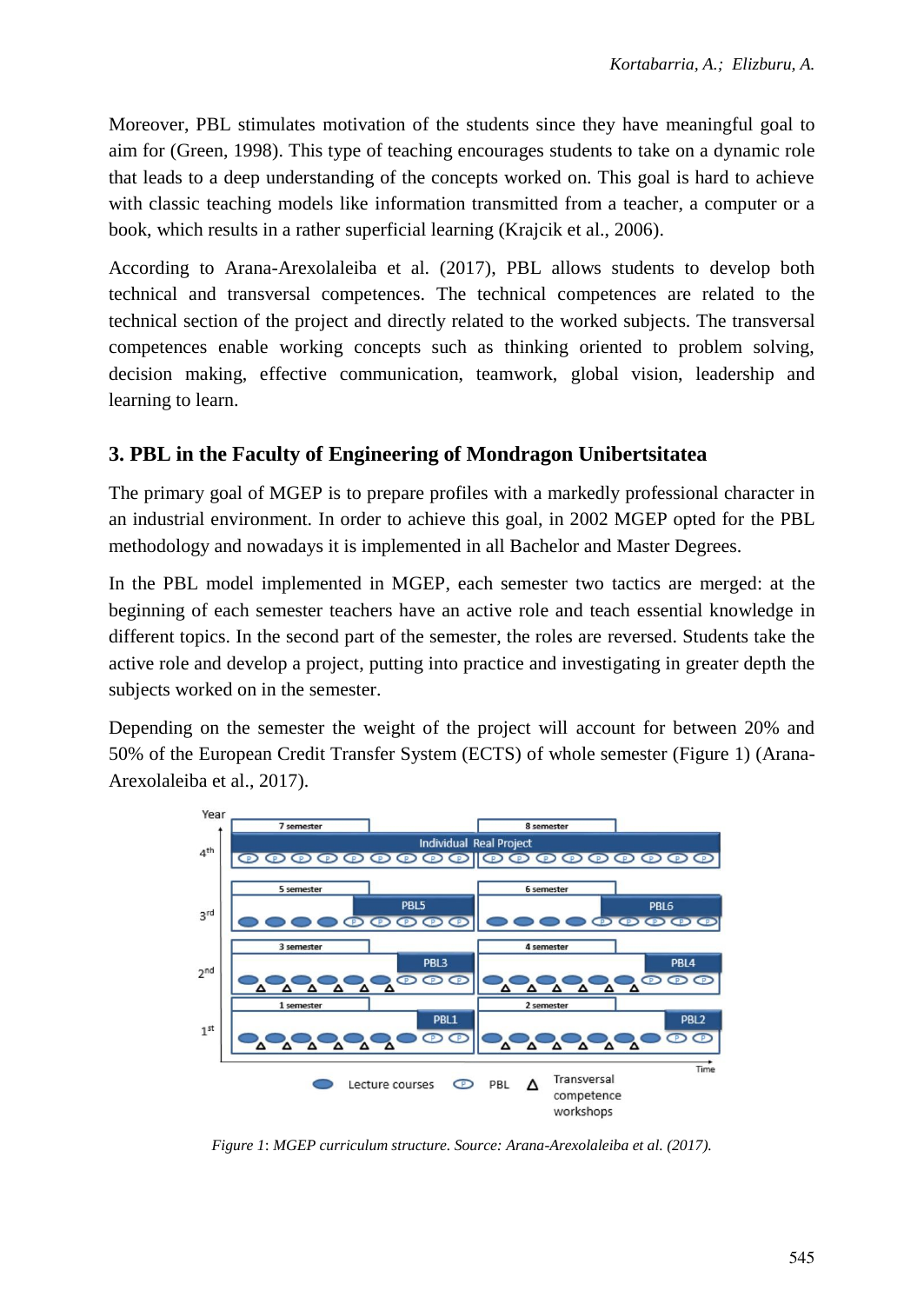To ensure that students progress according to the objective of the project, each team of students has a tutor and experts for each topic worked on. The main objective of the tutor is to ensure that each group manages the project effectively and all tasks are carried out on time. In addition, the tutor supervises the active participation of each team member in the assigned tasks.

The role of the experts is completely different as they provide technical advice. In the case that a team derails, the expert group provides the corresponding feedback, so that the team members acquire knowledge and are capable of returning to the correct path. For this purpose, different milestones and meetings are planned throughout the project, so that students can present the work done and compare the results obtained so far.

# **4. PBL case study in 4 th semester of Bachelor´s Degree in Industrial Organization Engineering**

Mondragon Unibertsitatea has as its goal promoting the improvement and innovation of products, services and technological processes as well as organizational models (Mondragon Unibertsitatea, 2018). To this end, students who take the Bachelor's Degree in IOE acquire skills and knowledge to drive competitive and sustainable industrial activities and services. Specifically, in the 4<sup>th</sup> semester, the students undertake lessons in the topics of Production Logistics and Management Systems.

In addition to teaching and research, the staff of MGEP provide consultancy services to commercial companies. These collaborations means that the institution is well placed to understand real business needs and can transfer this reality to the classroom or even define multidisciplinary projects based on real cases. In this context, a multidisciplinary project (incorporating the subjects of Production Logistics and Management Systems) was defined and carried out in the 2016-2017 academic year.

At the commencement of the project the students considered that Production Logistics and Management Systems were two completely independent worlds, and that there was no relationship between them. However, in a business context these two fields are quite interrelated since the company uses these internal processes to contribute to the value chain of its customers. In other words, the goal of the Management System is to be able to maximize the contribution of value to customers through the sum and combination of innovation processes, operating processes and after-sales service (Zaratiegui, 1999). Within the operating processes, companies manage indicators such as the percentage of deliveries on time, time of the production cycle, productivity of people and machines, yields and costs (Zaratiegui, 1999). An efficient management of materials and production is necessary to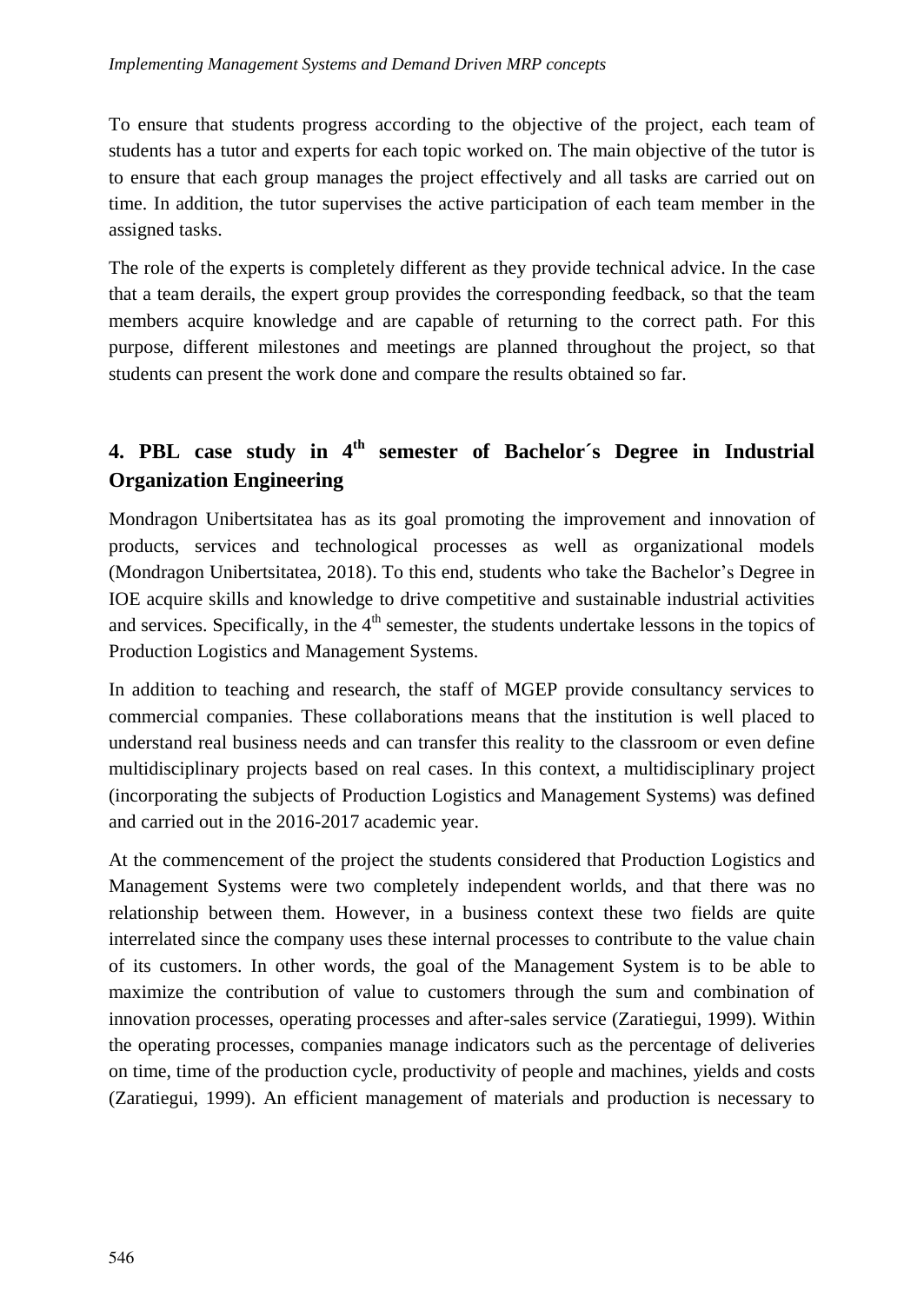improve these indicators and thus the company is able to satisfy the requirements of the internal and external customer gaining competitive advantage (Lutz et al., 2003).

The objective of this project therefore, was to increase knowledge in both fields and to demonstrate how unilateral decisions in one field impact the other.

To this end, the teaching staff defined an industrial environment that provided complete solutions for the automotive sector. To simplify and make it a manageable project for students, the project was focused on a single product. The students had technical drawings of the product, its bill of materials, the detailed description of the companies that supplied each part, the description of the production process, as well as the management of materials that the company made using the Material Requirements Planning (MRP).

The project proposed developing a simulation where the company simulated its supply chain management, upgrading the Manufacturing Planning and Control (MPC) system to Demand Driven MRP (DDMRP). In this way the students could analyze the advantages and disadvantages of managing the flow of materials and information through the supply chain with this methodology, and analyze its impact on the Management System. At the conclusion of the project, the students had to decide if it was worth upgrading to DDMRP and justify the decision.

The project milestones were defined as follows:

- First the students defined the strategic objectives based on the strategic map, developed the processes map of the organization and established the objectives. Once all tasks were undertaken, the students defined the quality policy of the organization.
- Secondly, the students designed different process files as well as supplier/customers tracking records.
- In parallel, the students designed a simulation that allowed them to analyze the flow of materials and information of the defined industrial environment, using MRP and DDMRP, to make a comparison of the obtained results.
- To finish the project, the students ran the simulation for a specific period of time. Thus, they were able to model and manage daily demand, compare this with forecast demand and propose purchasing orders according to the available inventory. In addition, they were able to see the impact of the uncertainty created by forecast in the supply chain.

Considering the results of the simulation, students had to 1.- fill in the records of suppliers / customers, 2.- feed the indicators of different processes, and 3.- propose improvements in line with the previously defined strategic map.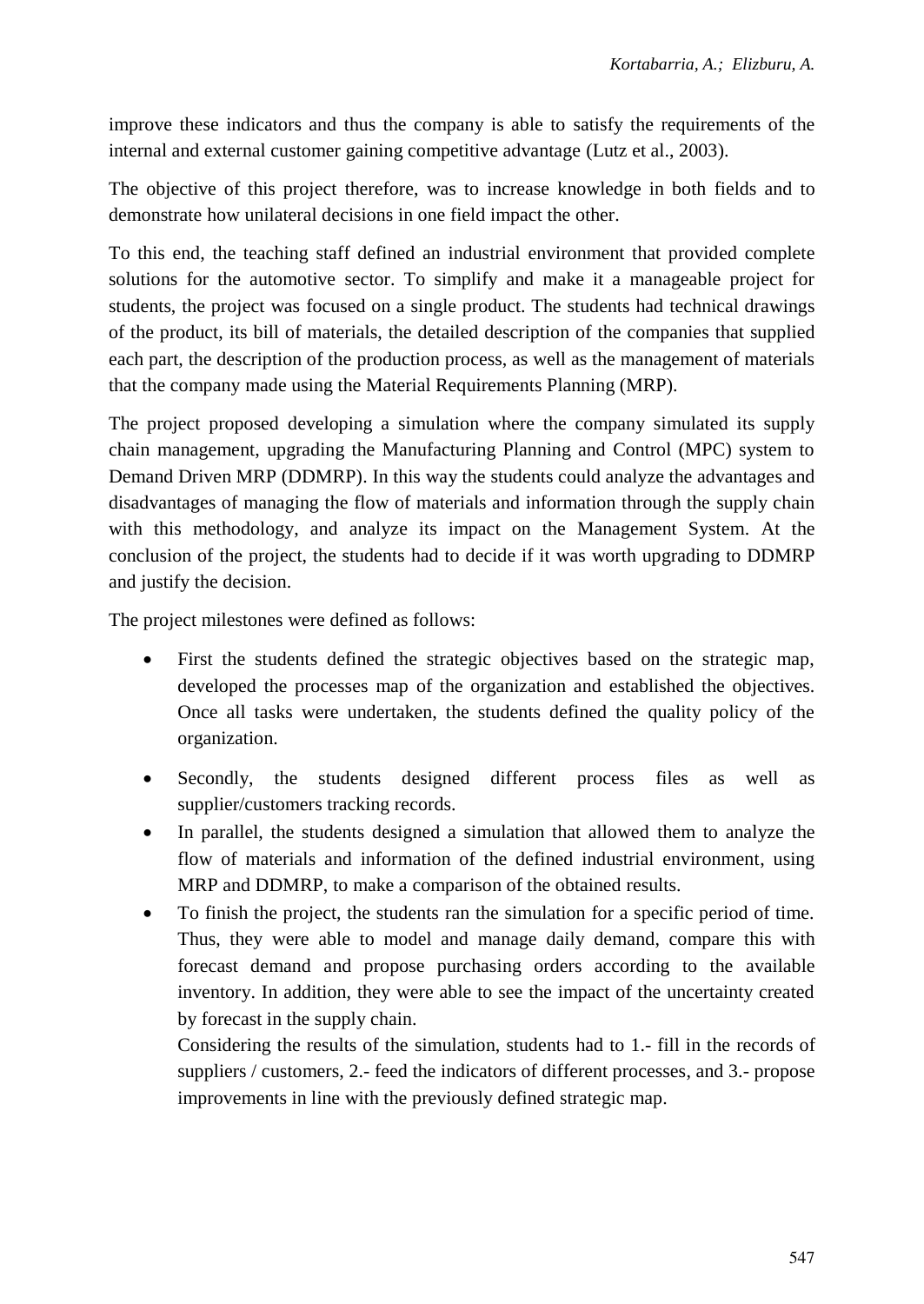# **5. Results**

Once the project was completed, the knowledge that the students had acquired with this project as well as their perception of the concepts learned was analyzed and measured.

The analysis was carried out based on the methodology used by Ibáñez et al. (2017). Two aspects were considered: general aspects of the PBL (Section A) and developed skills (Section B). The aspects of section A are the following:

- A1: The project was adapted to the competences.
- A2: The students required technical concepts to develop the project.
- A3: The project added value to the knowledge acquired in the classroom.
- A4: The duration of the project was adequate.
- A5: The available materials and resources were adequate

As can be seen in Table 1, the students positively valued the general aspects related to the PBL since all aspects are above the mean. A1 and A3 received a particularly positive assessment because the project was directly related to the concepts worked on in class.

The students reported that as a consequence of working on this project they were able to understand the relationship between Production Logistics and Management Systems. Moreover, the experience clearly demonstrated the importance of defining processes and indicators well to define actions aligned with strategy.

A2 and A5 were also well-valued however some areas for improvement were identified. In particular students had difficulties developing the simulation model due to lack of experience. In future projects this issue should be addressed.

Aspects of section B were also assessed between 1 and 5:

- B1: Achievement related to teamwork.
- B2: Achievement in terms of continuous learning of technical concepts.
- B3: Achievement relative to autonomous work.
- B4: Achievement related to communication (reports and presentations).
- B5: Achievement related to the ability to plan.
- B6: Level of motivation during the project.
- B7: Level of satisfaction with the attention provided by the teaching staff.
- B8: Level of recommendation for this type of experience for the learning process.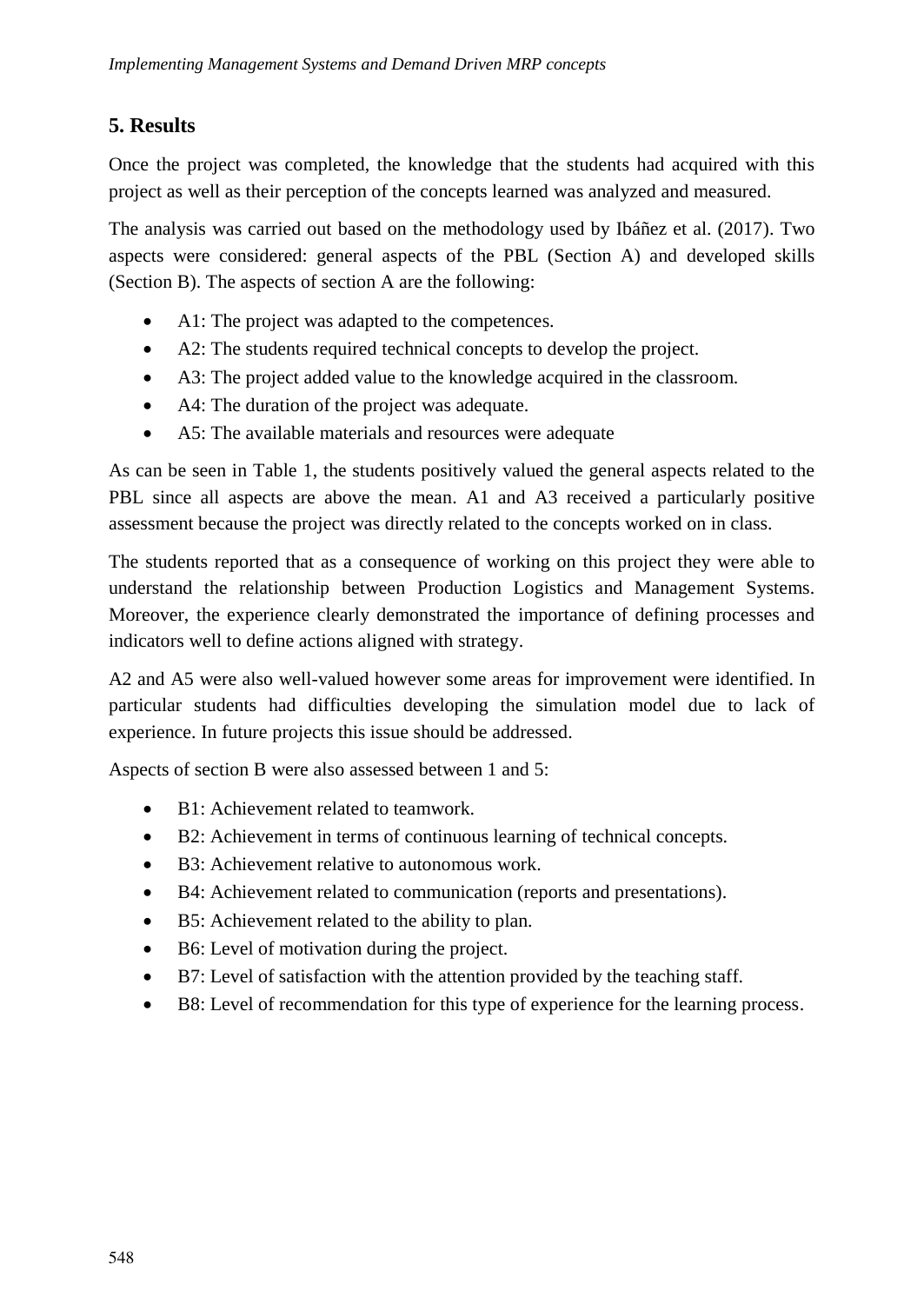| <b>Ouestion</b> | Mean            | <b>Ouestion</b> | Mean            | <b>Ouestion</b> | <b>Mean</b>     |
|-----------------|-----------------|-----------------|-----------------|-----------------|-----------------|
| Al              | $4.11 \pm 0.48$ | A3              | $4.05 \pm 0.90$ | A5              | $3.29 \pm 0.92$ |
| A2              | $3.35 \pm 1.05$ | A4              | $3.41 \pm 1.06$ |                 |                 |

**Table 1: Results of the survey regarding general aspect of the PBL (Section A).**

**Table 2: Results of the survey regarding the developed skills in the PBL (Section B).**

| <b>Ouestion</b> | <b>Mean</b>     | <b>Ouestion</b> | Mean            | <b>Ouestion</b> | Mean            |
|-----------------|-----------------|-----------------|-----------------|-----------------|-----------------|
| B1              | $3.71 \pm 1.05$ | B4              | $3.82 \pm 0.80$ | B7              | $3.59 \pm 1.17$ |
| B <sub>2</sub>  | $4.12 \pm 0.78$ | B5              | $3.53 \pm 0.80$ | B8              | $4.06 \pm 0.96$ |
| B <sub>3</sub>  | $3.71 \pm 0.92$ | B6              | $3.29 \pm 1.21$ |                 |                 |

As shown in table 2, the mean of all aspects are between 3 and 5. The score given to the aspects B2 and B8 indicated that students prefer this type of teaching method. However, points to improve are also identified. B6 assesses the motivation of the students during the project, and although the mean is 3.29 its deviation is quite high. In future projects therefore, actions during the definition of the project as well as in its development should be considered to increase motivation.

#### **6. Conclusions**

Since 2002 MGEP has based its teaching methodology on PBL. This methodology involves considerable effort however, as teachers require specialize training and need to interact at all times with the students to reach the course objective. In addition, PBL is an active learning methodology that must adapt to the needs of the environment, and thus is necessary to implement a continuous improvement process, in which the teaching model is updated.

PBL methodology is quite well consolidated in MGEP and to date several research works have been carried out in this field. We are well aware however, of the necessity to continuously work on our teaching methodologies and improving our model so as to prepare profiles with a markedly professional character for the industrial sector.

The results obtained in the survey demonstrate that students positively value this teaching model. A further benefit of this methodology it that it places students center stage, and promotes active and dynamic participation in the classroom. Students acquire the skills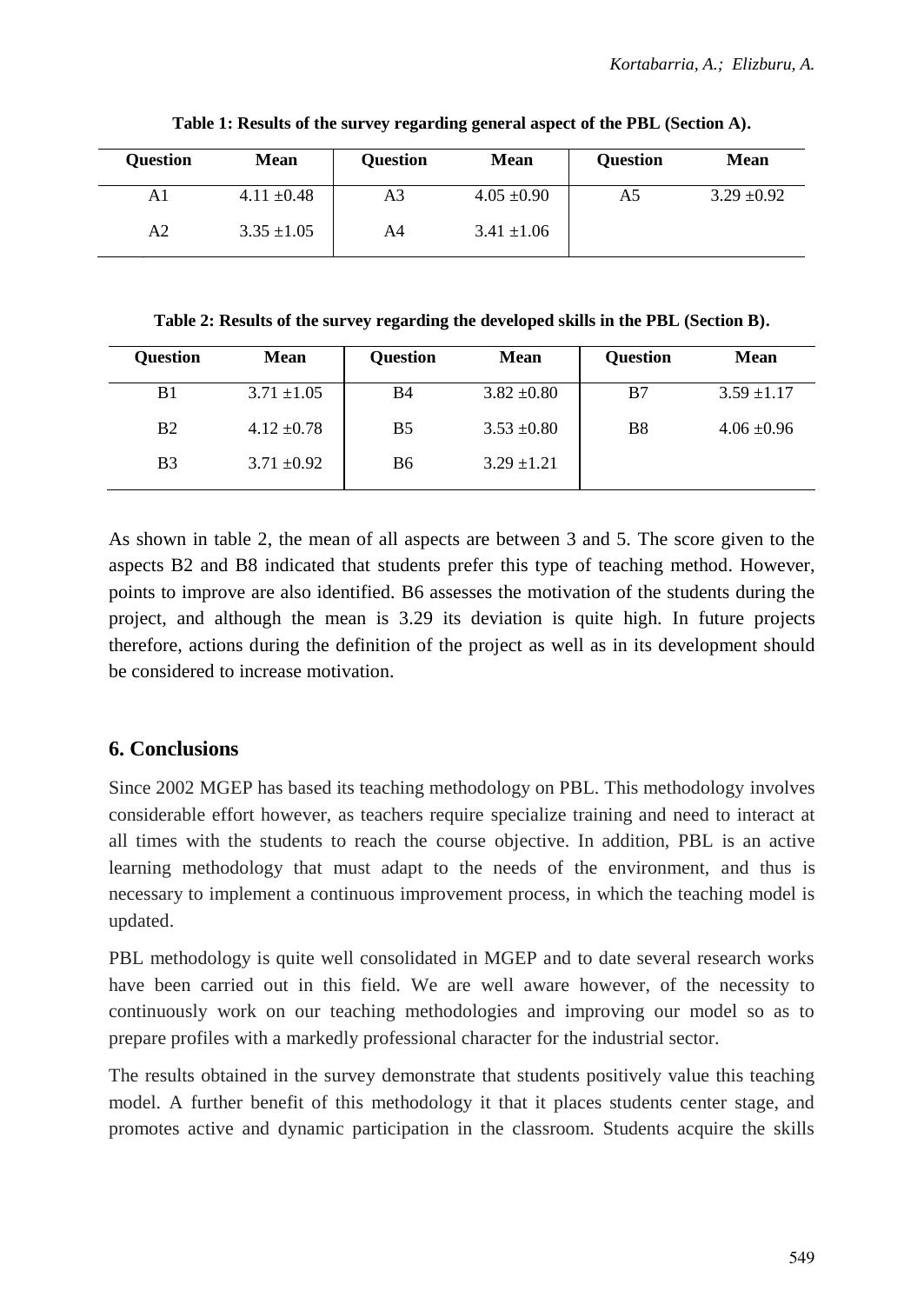required to solve real world problems autonomously, searching for different alternatives/solutions, analyzing them and choosing the most appropriate in a well-argued manner. PBL can therefore be considered an appropriate strategy in the training of engineers, working on both transversal and technical competences through active methodologies. MGEP remains committed to pursuing a strategy of continuous improvement in this field.

#### **References**

- Arana-Arexolaleiba, N., & Zubizarreta, M. I. (2017). PBL Experience in Engineering School of Mondragon University *PBL in Engineering Education* (pp. 89-102): Springer.
- Castells, M. (1996). El surgimiento de la sociedad de redes. *La era de la información, Economía, Sociedad y Cultura, 1*.
- Century, I. C. o. E. f. t. T.-f., & Delors, J. (1996). *La Educación encierra un Tesoro: Informe a la UNESCO de la Comisión Internacional sobre la Educación para el Siglo XXI. Compendio*: Santillana.
- EUROPEIA, C. (2014). EACEA/EURYDICE. *Modernisation of Higher Education in Europe: Access, Retention and Employability. Eurydice Report*.
- Gallo-Martinez, R., & Alarcón-del-Amo, M.-d.-C. (2015). *Students' perception of competences development in an undergraduate university environment.* Paper presented at the 1ST INTERNATIONAL CONFERENCE ON HIGHER EDUCATION ADVANCES (HEAD'15).
- Green, A. M. (1998). Project-based Learning: Moving Students through the GED with Meaningful Learning.
- Ibáñez, C., & Hernández-Figueirido, D. (2017). *Project Based Learning experience with engineering students for the design of steel structures*. Paper presented at the 3rd International Conference on Higher Education Advances, HEAD'17, Universitat Polit`ecnica de Val`encia, Val`encia,.
- Krajcik, J. S., & Blumenfeld, P. C. (2006). *Project-Based Learning*. New York: Cambridge University Press.
- Laffey, J., Tupper, T., Musser, D., & Wedman, J. (1998). A computer-mediated support system for project-based learning. *Educational Technology Research and Development, 46*(1), 73-86.
- Lutz, S., Löedding, H., & Wiendahl, H.-P. (2003). Logistics-oriented inventory analysis. *International Journal of Production Economics, 85*(2), 217-231.